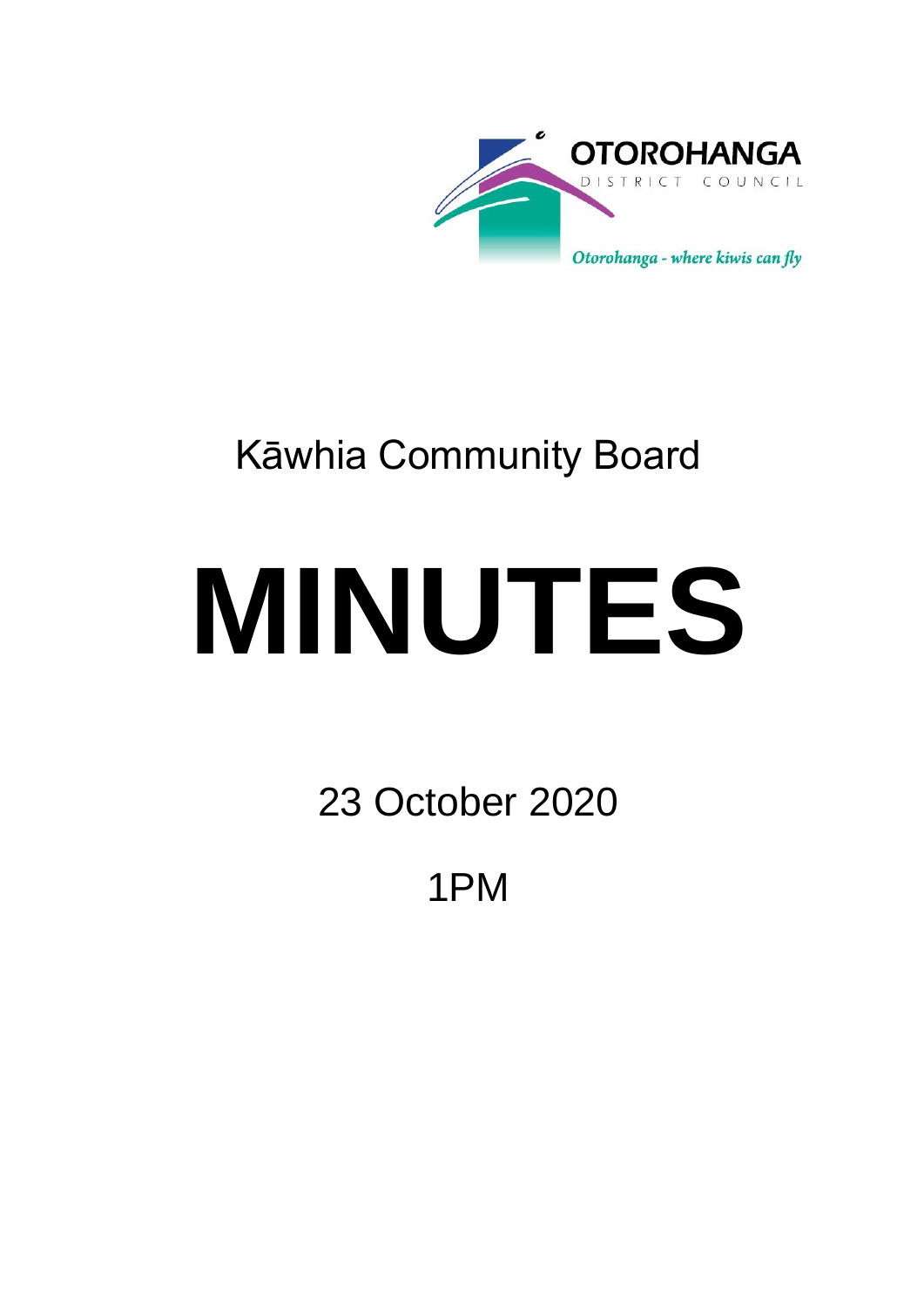#### **KĀWHIA COMMUNITY BOARD**

23 October 2020

Minutes of an Ordinary meeting of the Kāwhia Community Board held in the Kāwhia Community Hall, Jervois Street, Kāwhia on 23 October 2020 commencing at 1.00pm.

Tanya Winter **CHIEF EXECUTIVE**

### **MINUTES**

**ORDER OF BUSINESS:**

| <b>ITEM</b>                                        |                                                                            | <b>PAGE</b>    |
|----------------------------------------------------|----------------------------------------------------------------------------|----------------|
| <b>PRESENT</b>                                     |                                                                            | $\mathbf{1}$   |
| <b>IN ATTENDANCE</b>                               |                                                                            | $\mathbf{1}$   |
| <b>DECLARATION OF INTEREST</b>                     |                                                                            | $\mathbf{1}$   |
| <b>PUBLIC FORUM</b>                                |                                                                            | 1              |
| <b>CONFIRMATION OF MINUTES - 25 SEPTEMBER 2020</b> |                                                                            | $\mathbf{1}$   |
|                                                    |                                                                            |                |
| <b>ITEM 39</b>                                     | <b>CHAIRPERSONS REPORT - VERBAL</b>                                        | 1              |
| ITEM 40                                            | <b>CHIEF EXECUTIVE REPORT 15 SEPTEMBER - 19 OCTOBER 2020</b>               | 1              |
| <b>ITEM 41</b>                                     | <b>BUILDING CONTROL REPORT APRIL TO JUNE AND JULY TO SEPTEMBER</b><br>2020 | 1              |
| <b>ITEM 42</b>                                     | <b>PLANNING REPORT FOR JULY TO SEPTEMBER 2020</b>                          | 1              |
| <b>ITEM 43</b>                                     | <b>ANIMAL CONTROL OFFICERS REPORT FOR APRIL TO SEPTEMBER 2020</b>          | $\overline{2}$ |
| <b>BOARD MEMBER UPDATE</b>                         |                                                                            | $\overline{2}$ |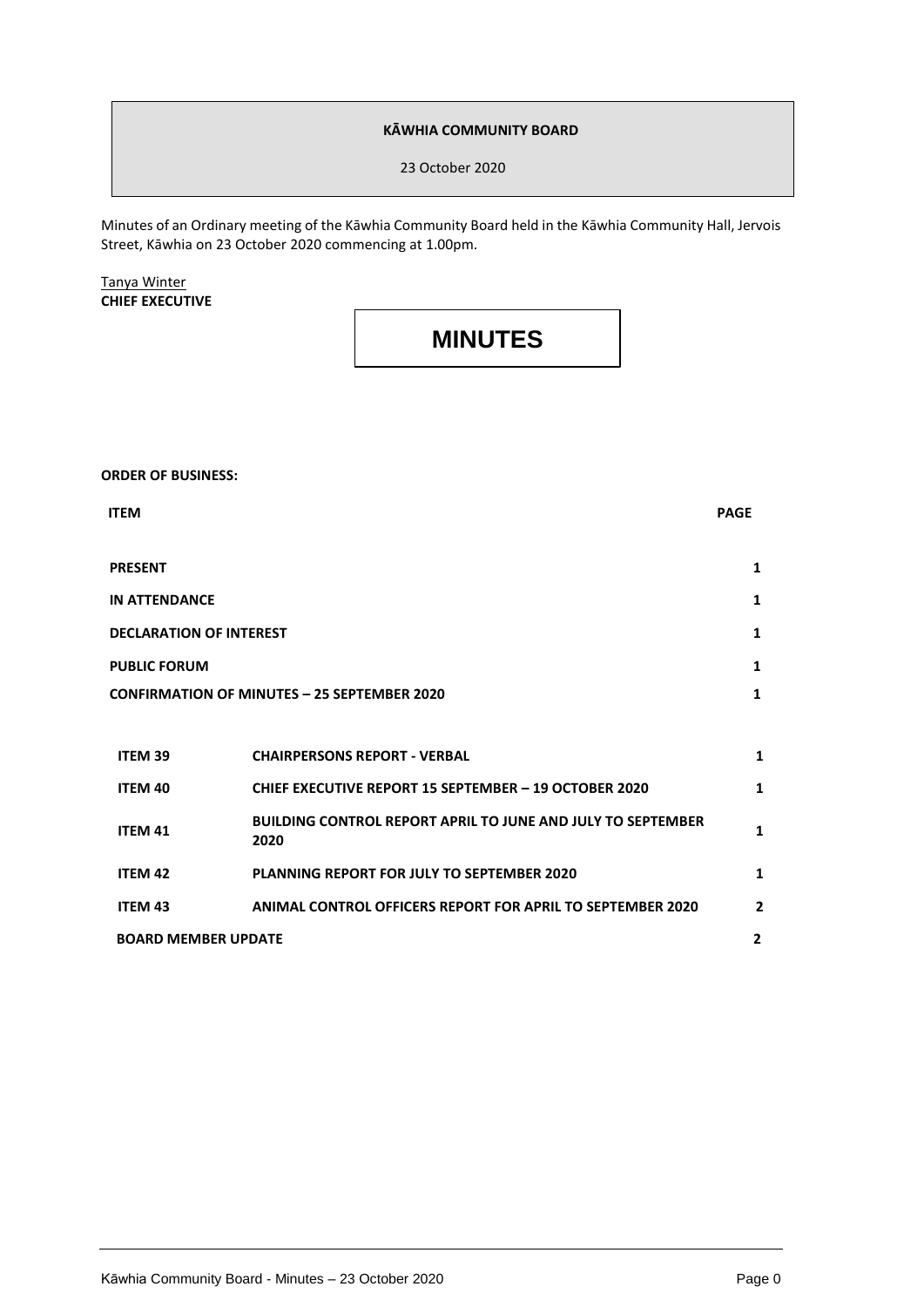#### **PRESENT**

Mr. D Walsh (Chair), Mrs. H Whiu, Mr. K Briggs, Cr. A Williams.

#### **IN ATTENDANCE**

Mr. A Loe (Group Manager Environment), Ms. T Ambury (Community & Economic Development Manager).

Mrs. H Whiu opened the meeting with a karakia.

#### **APOLOGY**

**Resolved** that the apology received from Mr. G Fletcher be sustained. **Chair / Mr. Briggs**

#### **DECLARATION OF INTERESTS**

The Chair asked members whether they had any declarations of conflicts of interest.

No declarations of conflicts of interest were received.

#### **PUBLIC FORUM**

Constable Johno Moate gave a verbal update on community policing.

#### **CONFIRMATION OF MINUTES – 25 SEPTEMBER 2020**

**Resolved** that the Minutes of the meeting of the Kāwhia Community Board held 25 September 2020, as circulated be approved as a true and correct record of the meeting and the recommendations contained therein be adopted.

#### **Mrs. Whiu / Mr. Briggs**

#### **ITEM 39 CHAIRPERSONS REPORT – VERBAL**

The Chair reported on the following;

- Art Showroom opened.
- Upswing in activities at Kāwhia Sports Club Regular series of events planned over summer.
- Fishing competition at Kāwhia Boating & Angling Club.
- Nursery lease renewal settled.

**Resolved** that the Chairpersons verbal report be received. **Mr. Briggs / Cr. Williams**

#### **ITEM 40 CHIEF EXECUTIVE REPORT 15 SEPTEMBER -19 OCTOBER 2020**

**Resolved** that the Chief Executives Report for the period 15 September to 19 October 2020 be received. **Chair / Mr. Briggs**

#### **ITEM 41 BUILDING CONTROL REPORT APRIL TO JUNE AND JULY TO SEPTEMBER 2020 Resolved** that the Building Control activity report for the second and third quarter of 2020 be received. **Mrs. Whiu / Mr. Briggs**

#### **ITEM 42 PLANNING REPORT FOR JULY TO SEPTEMBER 2020**

**Resolved** that the Planning Report for the third quarter of 2020 be received. **Mrs. Whiu / Mr. Briggs**